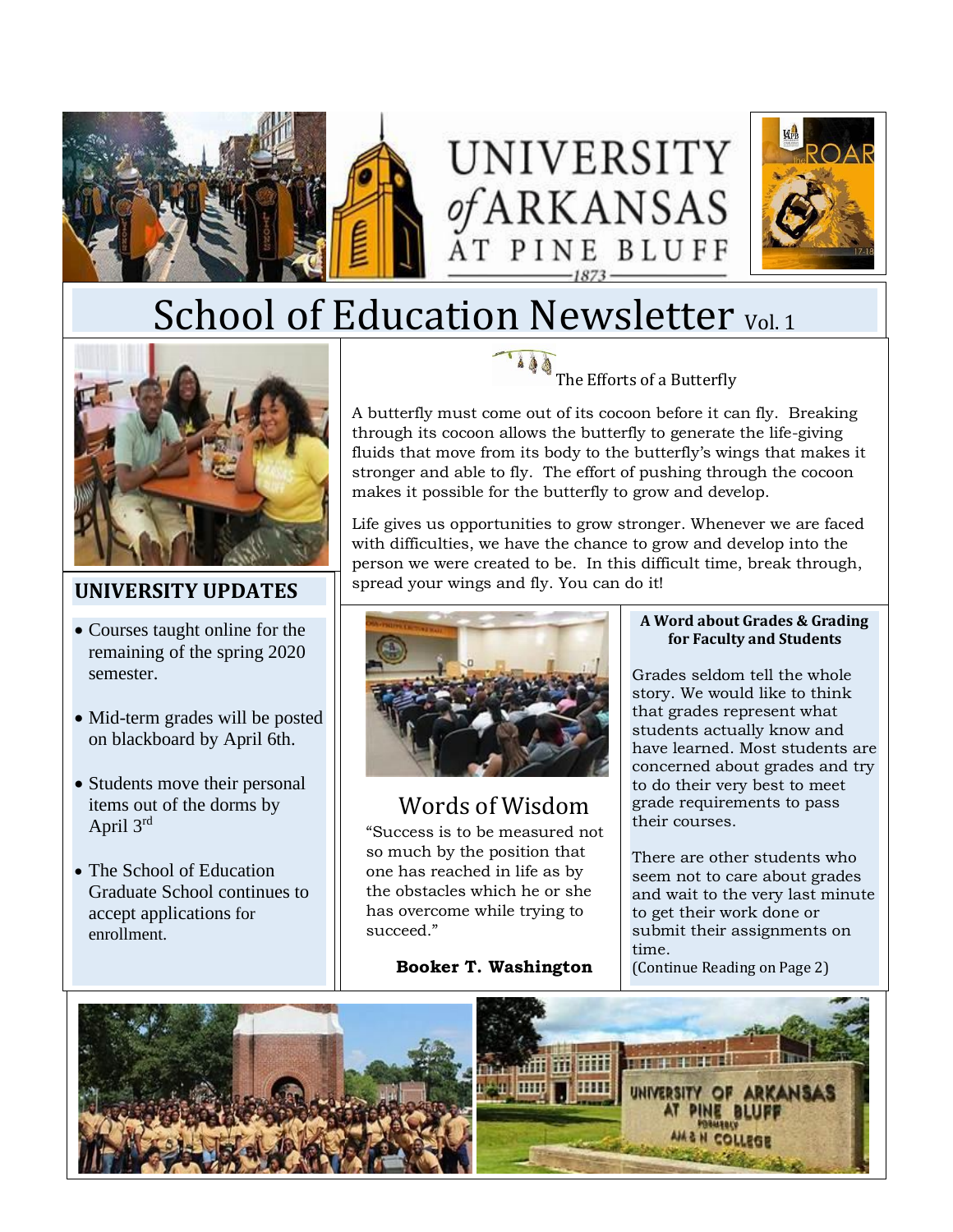

**A Word about Grades & Grading for Faculty and Students (continued from page1)** In light of this, it is important to say a few words about grades and grading during the coronavirus outbreak.

**Students.** It is important for students to step-up and do what is needed to pass all of their courses. Most students were passing prior to courses going totally online. Quite a few other students were failing. These students were failing because they did not complete earlier assignments. The School of Education hopes that its students will not take advantage of the current situation and make excuses as to why they are unable to do their coursework. Remember, it is a student's choice as to whether he or she will cheat him or herself out of a quality education. This is the time for students to do right by themselves and make all passing grades in their courses.

**Faculty**: It is important that faculty show that they are compassionate and able to work with students who are earnestly attempting to pass their courses. Because of internet concerns, some faculty have made adjustments to their assignments and grading scale. It is the School of Education's desire that all students have an equal opportunity to pass their courses. Assigning an Incomplete grade (I) is not a solution or an act of compassion and should be a last choice. Please review grading guidelines and policies related to assigning incomplete grades. In times like these, faculty should not want to leave students tangling. Students should know, when the semester ends, their academic status.

#### **Education Graduating Seniors**

Education seniors who are scheduled to graduate this May can breathe easy, provided they have met all of their graduation requirements outlined in their particular plan of study; even if UAPB does not have spring graduation ceremonies.

Student Teachers will meet requirements for the Arkansas Standard Teacher License upon completion of their student teaching courses. They may apply for their teacher license; however, their transcripts must be stamped complete with UAPB seal and their application fee of \$75 must be paid before it is approved by the Department of Elementary and Secondary Education.





"Wait and See," is the state of Upward Bound summer program session. With the possibilities of public schools extending their students' stay-at-home time, there is a great chance that UAPB Upward Bound program may go virtual. We can be assured that Ms. Tenita Gragg will keep us posted on this situation.

# Video Conferencing Etiquettes

The other day, I had an online Zoom conference meeting. I overslept and hurriedly got on the call. When the message said, caller now entering the meeting, my picture instantly appeared on the screen. I looked like the cat just pulled me out of the dumpster. I quickly typed in a message explaining that I had technological difficulties and would use the call in number.

This experience made me think about video conference etiquettes. Here are some simple guidelines, I would like to share: (1) **Dress to Impress**. Pay attention to your appearance; (2) **Make sure your background is clean**. Pay attention to your surroundings; (3**) Mute your device, until it's time for you to speak**. Pay attention to the noise and sounds other may hear in your background; (4) **Think about your body language**. Pay attention to yawning with your mouth open or how you are chopping on your chewing gum. Try to be still and attractive.